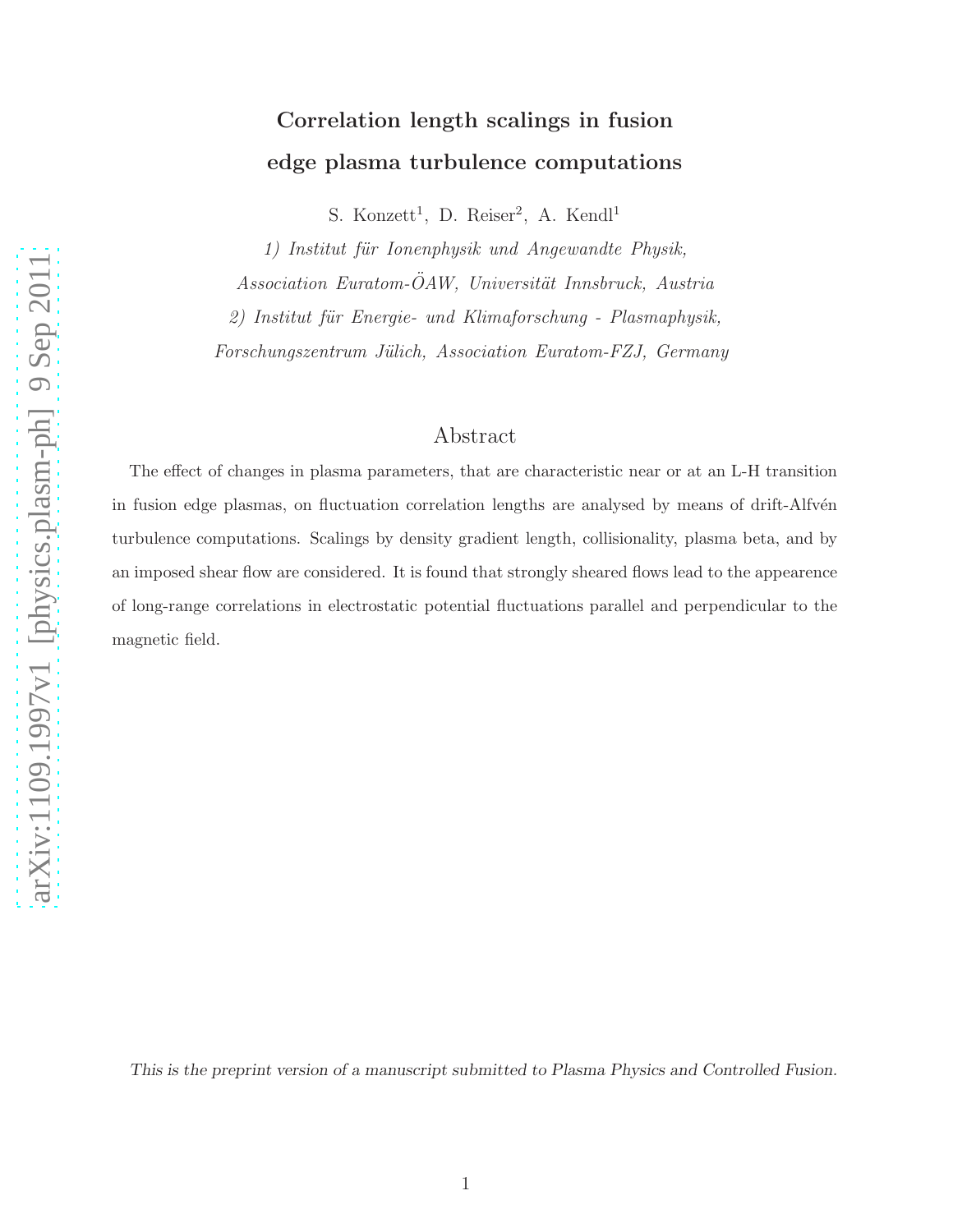## I. INTRODUCTION

The interplay between long-range correlations of turbulent fluctuations, radial electric fields and edge bifurcations in fusion plasmas has received recent interest in the form of various experimental studies [\[1](#page-16-0)[–8\]](#page-16-1). This interest is motivated by a missing mechanism behind the formation of edge transport barriers at the transition from L- to H-mode plasma states. The central link between appearence of radial electric field  $E_r$  and associated sheared  $E_r \times B$  flows to suppression of small-scale turbulence, the reduction in turbulent transport, and a steepening of the pedestal profile, is generally accepted [\[8](#page-16-1)]. However, the causal chain of mechanisms behind this transport barrier formation is as yet unclear.

It has been speculated that turbulence generated zonal flows could be able to trigger the mean shear flow bifurcation. Long-range correlations in turbulent fluctuations have been associated with enhanced zonal flow activity. In L-mode experiments with imposed shear flow an increase in correlation length of the fluctuating electrostatic potential [\[2](#page-16-2)] and density [\[4\]](#page-16-3) has been found along and across magnetic field lines.

The influence of single possible players behind the formation of long-range correlations can not always easily be determined by experiments, but may be straightforwardly studied with numerical simulation. In this work, local drift-Alfven flux-tube turbulence computations are applied to analyse correlation statistics for various L-mode parameters in scalings that are characteristic for the approach to the H-mode. In particular, scaling effects by the background density gradient length, the collisionality, the plasma beta, an imposed  $E\times B$  shear flow and zonal flows on correlation statistics are studied. It is found that only strong imposed shear flows are able to generate significant long-range correlations in these simulations.

The work is organized as follows: In Sec. II the numerical model and reference parameters are described. In Sec. III the evaluation of correlation functions from fluctuating simulated quantities is reviewed. In Sec. IV the individual scaling relations are analyzed, followed by the conclusions in Sec. V.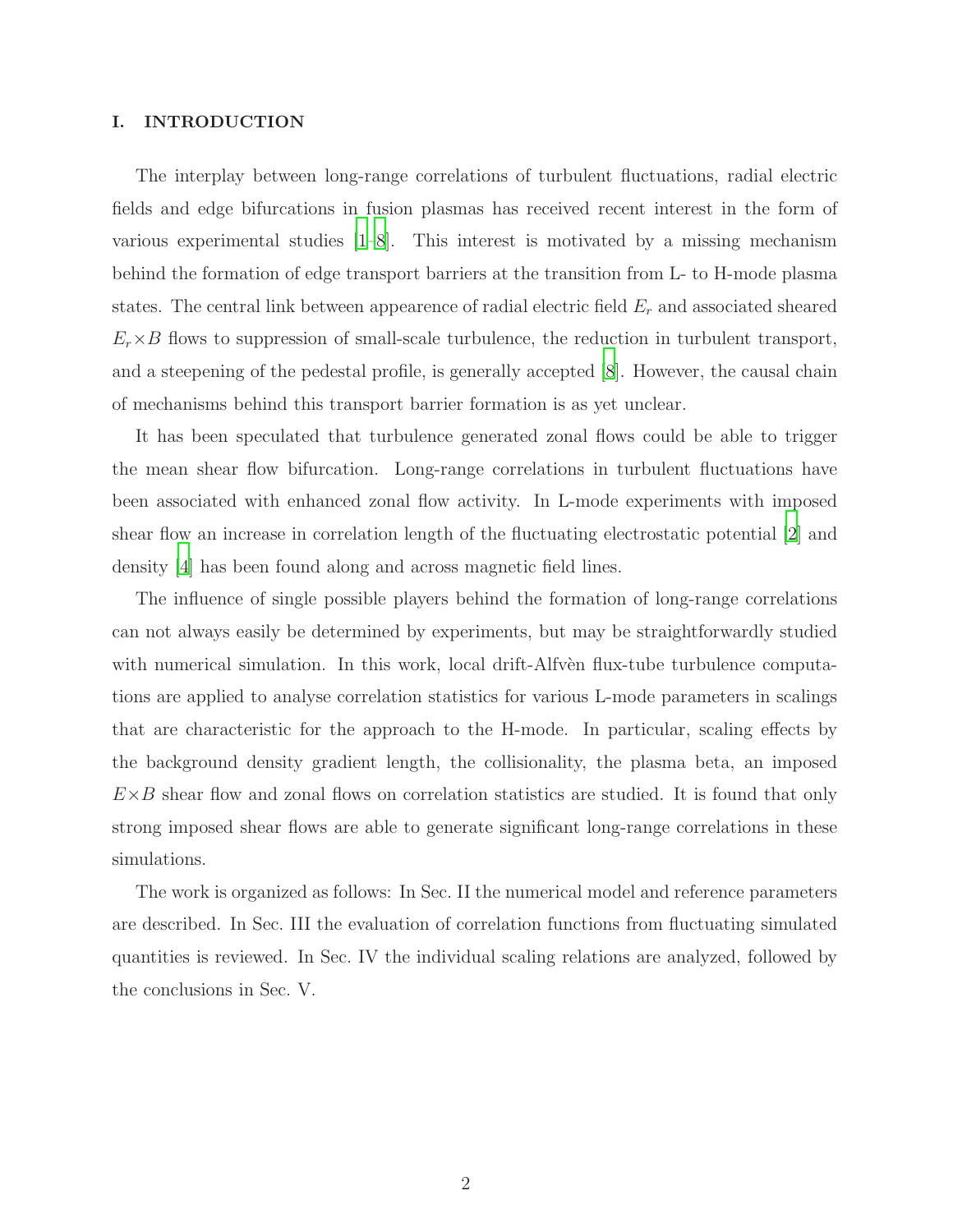## II. NUMERICAL MODEL: DRIFT-ALFVÈN TURBULENCE

The four-field drift-Alfvén fluid model [\[9](#page-16-4)] for electromagnetic fusion edge plasma turbulence is solved numerically using the local flux-tube code ATTEMPT [\[10\]](#page-16-5). The model describes the evolution of fluctuations of the electrostatic potential  $\phi$ , particle density n, vector potential  $A_{\parallel}$  and parallel ion velocity u:

$$
\frac{dn}{dt} = \frac{1}{e} \nabla_{\parallel} J - n \nabla_{\parallel} u - n \mathcal{K}(\phi) + \frac{T_e}{e} \mathcal{K}(n) \tag{1}
$$

$$
\frac{nm_i}{B_0^2} \frac{dw}{dt} = \nabla_{\parallel} J + T_e \mathcal{K}(n)
$$
\n(2)

$$
\frac{\partial A}{\partial t} + \frac{m_e}{e^2 n} \frac{dJ}{dt} = \frac{T_e}{en} \nabla_{\parallel} (n - \phi) - \eta_{\parallel} J \tag{3}
$$

$$
n m_i \frac{du}{dt} = -T_e \nabla_{\parallel} n \tag{4}
$$

This set of equations is coupled to the solution of Poisson's and Ampere's equations for the vorticity w and the vector potential  $A_{\parallel}$ :

$$
w = \nabla_{\perp}^2 \phi \qquad \text{and} \qquad \mu_0 J = -\nabla_{\perp}^2 A_{\parallel}. \tag{5}
$$

Operator abbreviations have been introduced as follows:

$$
\frac{d}{dt} = \frac{\partial}{\partial t} + \mathbf{v}_E \cdot \nabla \quad \text{with} \quad \mathbf{v}_E \cdot \nabla = \frac{\mathbf{B}}{B^2} \cdot (\nabla \phi \times \nabla) \tag{6}
$$

$$
\mathcal{K} = \nabla \cdot \left( \frac{\mathbf{B} \times \nabla}{B^2} \right) \tag{7}
$$

$$
\nabla_{\parallel} = \frac{\mathbf{B}}{B} \cdot \nabla - \frac{\mathbf{B}}{B^2} \cdot (\nabla A_{\parallel} \times \nabla) \tag{8}
$$

$$
\nabla_{\perp}^{2} = \nabla^{2} - \nabla \cdot \frac{\mathbf{B}}{B} \frac{\mathbf{B}}{B} \cdot \nabla
$$
\n(9)

A static toroidal equilibrium background magnetic field B is assumed. The model describes nonlinear electromagnetic  $E\times B$  drift motions of electrons of mass  $m_e$  and ions of mass  $m_i$  with charges  $q = \pm e$ . The ion and electron particle densities are equal,  $n_e = n_i = n$ , obeying quasi-neutrality. Ions are cold and electrons have the constant temperature  $T_e$ , and the electron-ion collision frequency is  $\nu_e$ .

A local approximation is applied, where the density gradient is linear and constant in time with  $L_n^{-1} = |\nabla \ln n_0|$  with axisymmetric background density  $n_0$  and the density  $n = n_0 + \tilde{n}$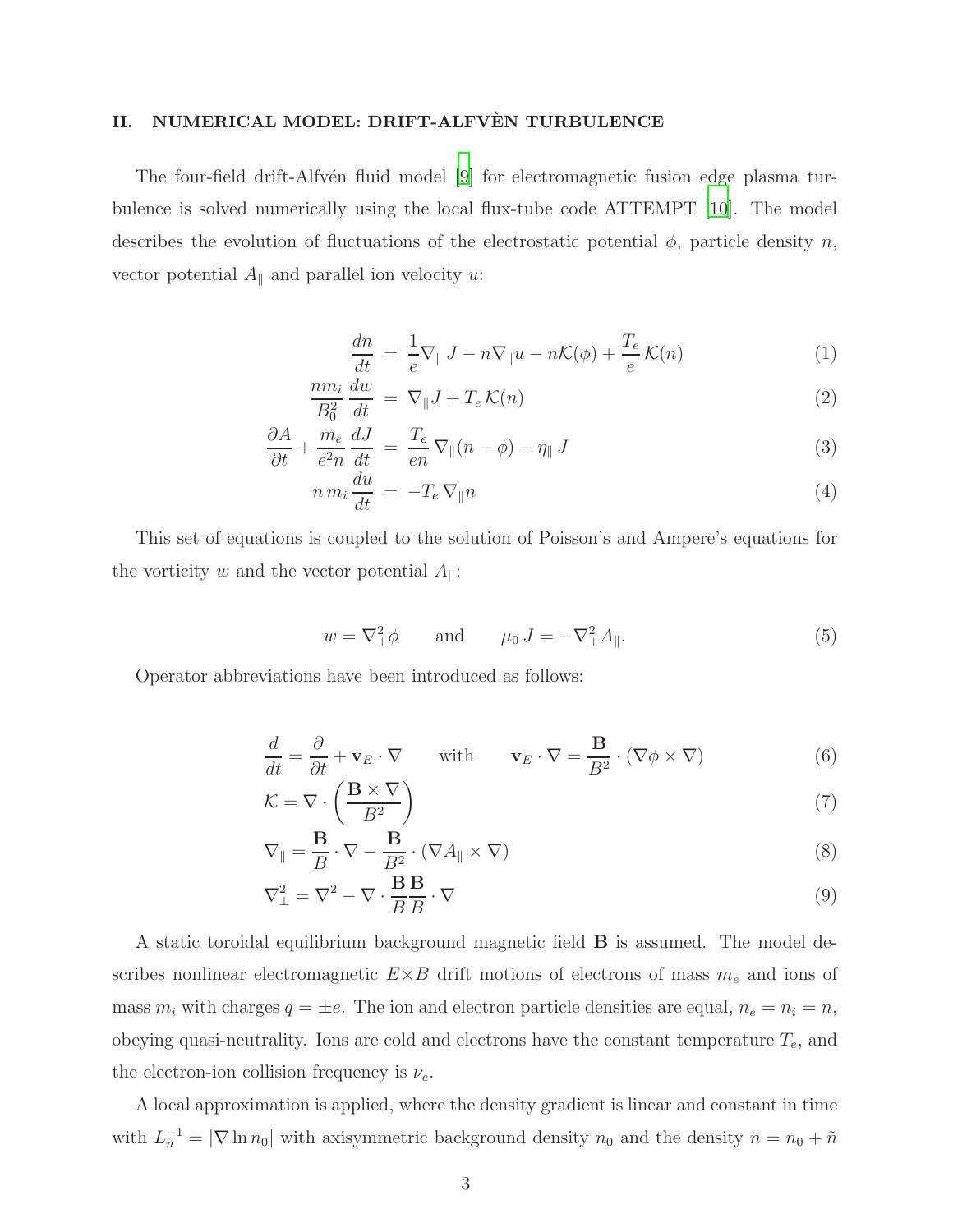splitted into a static and a fluctuating part. In the following the tilde on the fluctuating density will be avoided for better readability. A partially field-aligned flux-tube coordinate system  $(x, y, z)$  is introduced and the standard drift normalisation is applied, which are described in detail in the Appendix of Ref. [\[10\]](#page-16-5), where the coordinates  $(x, y, z)$  are denoted by  $(\chi, \eta, \sigma)$ . Parallel derivatives (in z direction) are normalized with respect to the parallel connection length  $L_{\parallel} = 2\pi q R_0$ , perpendicular derivatives with  $L_{\perp}$ , and time scales with  $(c_s/L_\perp)$ . The density gradient length then enters via  $\lambda_n = L_\perp/L_n = |\partial_x \ln n_0|$ . The normalized set of equations is:

$$
\frac{\partial n}{\partial t} = -\{\phi, n\} - \lambda_n \partial_y \phi - \mathcal{K}(\phi - n) + \nabla_{\parallel}(J - u) \tag{10}
$$

$$
\frac{\partial w}{\partial t} = -\{\phi, w\} + \nabla_{\parallel} J + \mathcal{K}(n) \tag{11}
$$

$$
\hat{\beta}\frac{\partial A_{\parallel}}{\partial t} + \hat{\mu}\frac{\partial J}{\partial t} = -\{\phi, J\} + \nabla_{\parallel}(n - \phi) - \hat{C} J \tag{12}
$$

$$
\hat{\epsilon} \frac{\partial u}{\partial t} = -\{\phi, u\} - \nabla_{\parallel} n \tag{13}
$$

In a large aspect ratio circular flux-tube geometry, the Poisson bracket is  $\{f, g\}$  =  $\partial_x f \partial_y g - \partial_y f \partial_x g$ , the curvature operator is  $\mathcal{K}(f) = -\omega_B [\cos(s) \partial_x f + \sin(s) \partial_y f]$ , the parallel derivative  $\nabla_{\parallel} f = \partial_z f - \hat{\beta} \{A, f\}$ , and the Laplacian becomes  $\nabla_{\perp}^2 = \partial_x^2 + \partial_y^2$  $y^2$ . The numerical methods using a higher-order Adams-Bashforth / Arakawa scheme are detailed in Ref. [\[10](#page-16-5)].

Simulations have been performed using reference edge parameters typical of the TEXTOR experiment, with major radius  $R_0 = 1.74$  m, minor radius  $a = 0.5$  m, electron temperature  $T_e = 51.8$  eV, magnetic field strength  $B_0 = 1.0$  T, plasma density  $n_0 = 5.6 \cdot 10^{18}$  m<sup>-3</sup>, a background density gradient reference scale  $L_{\perp}$  = 3.54 cm, and a parallel connection scale  $L_{\parallel} = qR_0 = 465$  cm with  $q = 2.66$  and  $\hat{s} = (a/q)(\partial q/\partial r) = 1$ . Conversion to dimensionless model parameters [\[10\]](#page-16-5) gives a parallel to perpendicular scale ratio  $\hat{\varepsilon} = (L_{\parallel}/L_{\perp})^2 = 17226$ , collisionality  $\hat{C} = \hat{\mu}L_{\perp}/c_s\nu_e/1.96 = 1.0$ , beta  $\hat{\beta} = \mu_0 n_0 T_e/B_0^2 = 1.0$ , mass ratio  $\hat{\mu} = \hat{\varepsilon}m_e/m_i = 4.69$ , and curvature scale  $\omega_B = 2L_{\perp}/R_0 = 0.046$ . The numerical grid resolution is set to  $L_x \times L_y \times L_z = 64 \rho_s \times 256 \rho_s \times 16L_{||}$ .

The magnitude of the dimensionless parameters  $\hat{C}$ ,  $\hat{\beta}$  and  $\hat{\mu}$  in the order of unity is typical for many fusion edge plasmas, including larger tokamaks and some stellarator experiments. The simulations and results are therefore rather generic and not restricted in their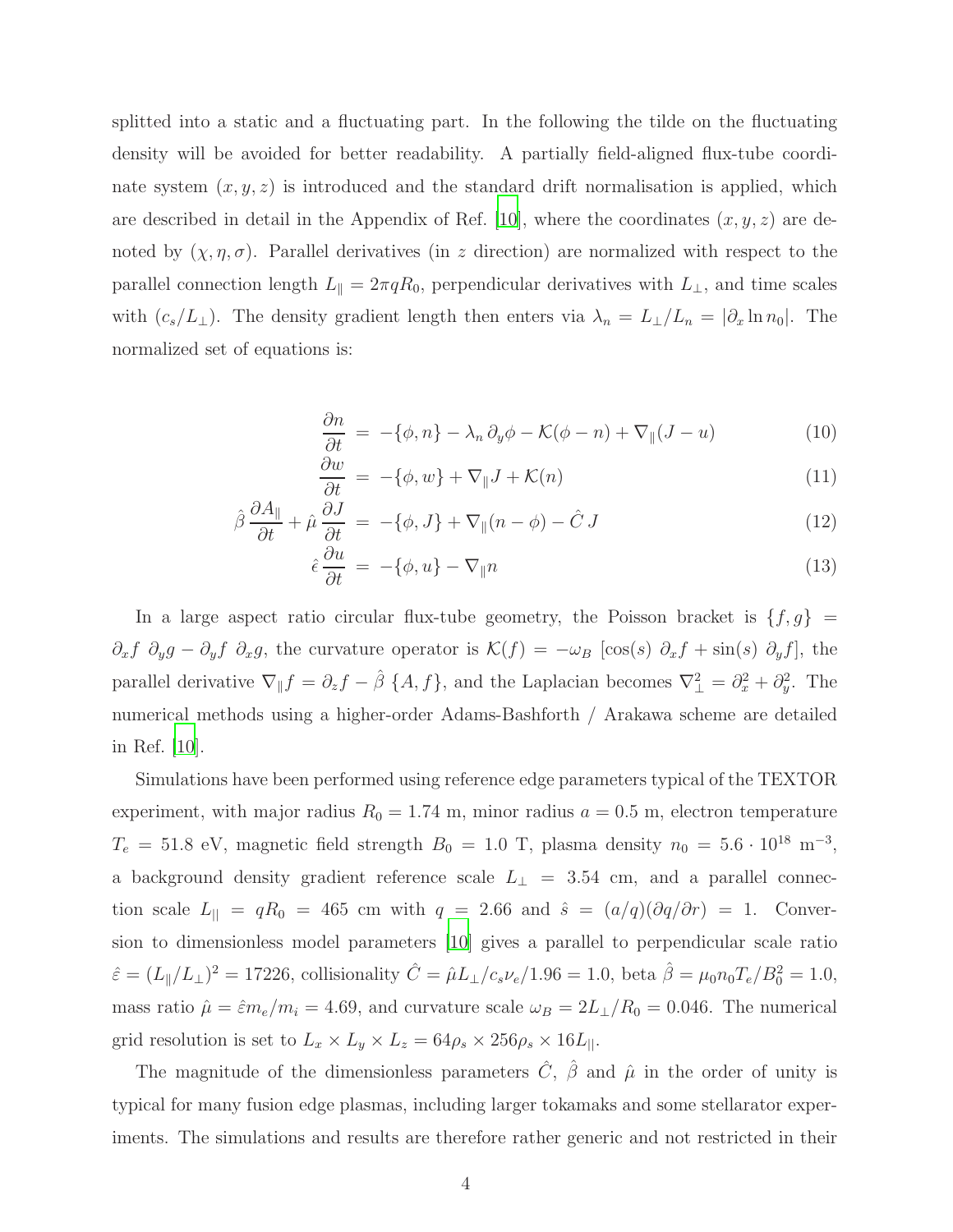applicability on a specific tokamak configuration like TEXTOR.

These nominal values are varied in the simulations to account for changes in pedestal parameters related to the approach towards H-mode conditions. The simulations are run into a fully developed saturated turbulent state, where time series of density and potential fluctuations are recorded at several "probe" position, and are subjected to a correlation length analysis.

## III. EVALUATION OF CORRELATION FUNCTIONS

In this section correlation functions used in the following analysis are reviewed. The auto-correlation (AC) function  $\gamma_{auto}$  of a fluctuation signal  $f(t)$  is defined as [\[11](#page-16-6)]:

$$
\gamma_{auto}(\tau) = \frac{1}{T} \frac{\sum_{t=0}^{T} f(t+\tau) f(t)}{f(t)^{2}}.
$$
\n(14)

A windowed AC analysis on the computed time series is performed by shifting a slice of the data f of size  $\Delta T$  by  $\delta_T$  for every step. Here we use  $\delta_T = 0.3$   $L_{\perp}/c_s$  and  $\Delta T = 60$   $L_{\perp}/c_s$ . The AC function is evaluated in the interval  $[t_i, t_i + \Delta T]$  with  $t_0 = 0, t_1 = \delta_T, t_i = i \delta_T$ :

$$
\gamma_{auto}(\tau, t_i) = \frac{1}{\Delta T} \frac{\sum_{t=i \delta_T}^{\Delta T + i \delta_T} f(t + \tau) f(t)}{f(t)^2}
$$
(15)

By evaluation at every time step a time series of the self correlation time  $\tau_{AC}(t_i)$  defined by  $\gamma_{auto}(\tau_{AC}(t_i), t_i) \equiv 0.5$  is obtained. The statistical properties of  $\tau_{AC}(t_i)$  are displayed using probability density functions (PDF):

$$
P(\tau_{AC}) = P(t_{b-1} < \tau_{AC} < t_b = t_{b-1} + dt_b) = \frac{1}{N} \sum_{t_{b-1} < \tau_{AC} < t_b} \delta(t - \tau_{AC}) \tag{16}
$$

where N is the length of the fluctuation time series  $f(t)$ ,  $t<sub>b</sub>$  is the position of a bin center, with  $dt_b = (\max \tau_{AC} - \min \tau_{AC})/N_b$  the width of a bin and  $N_b$  the number of bins used. P gives the probability of finding the auto correlation time  $\tau_{AC}$  in the fluctuation time series.

Spatial correlation lengths are analysed by means of the cross-correlation function of two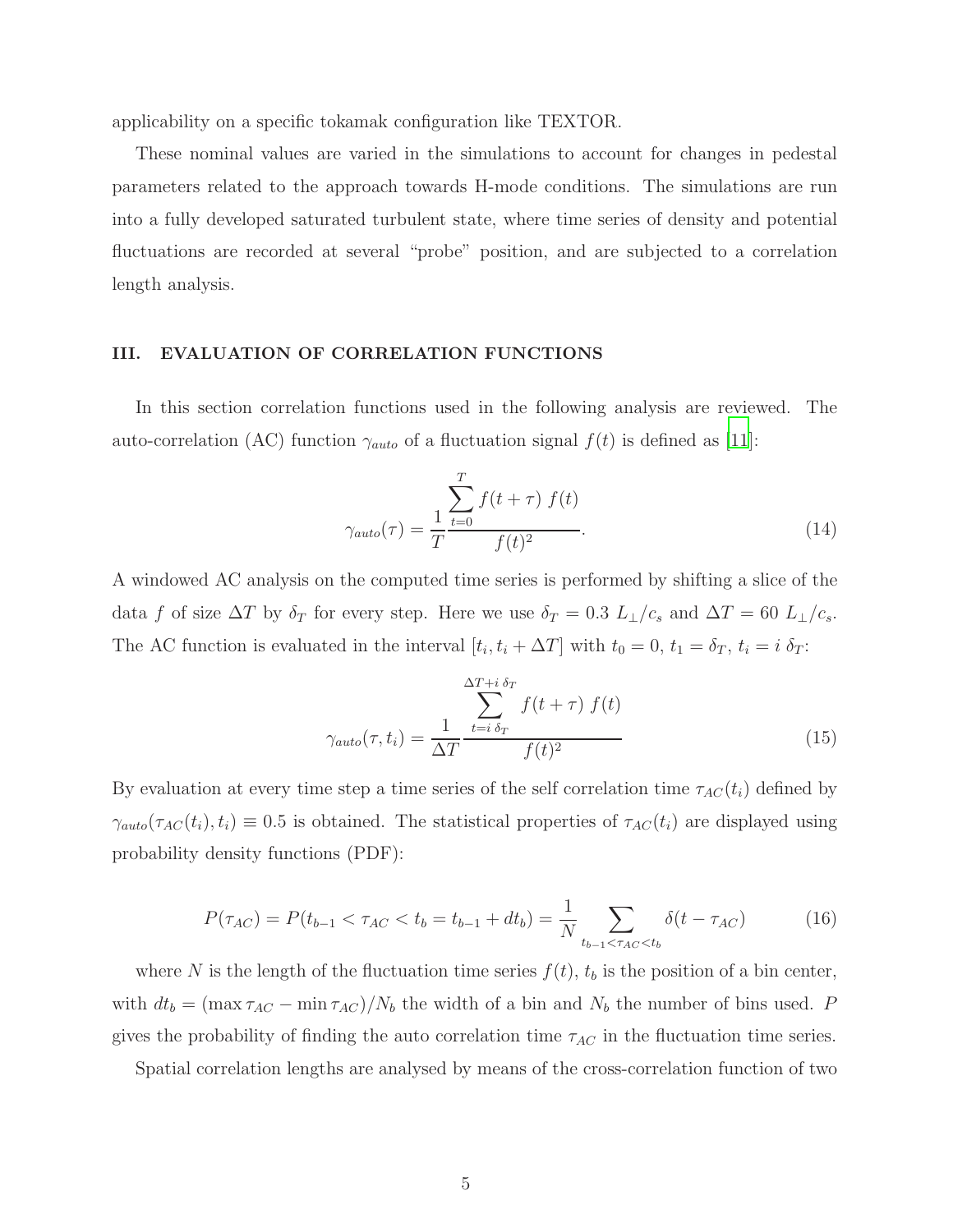time series  $f(t)$  and  $g(t)$  are fluctuation time series at two spatial positions:

$$
\gamma_{gf}(\tau) = \frac{\frac{1}{T} \sum_{t=0}^{T} (f(t+\tau) - \bar{f}) (g(t) - \bar{g})}{\sigma(f) \sigma(g)}
$$
(17)

with

$$
\bar{f} = \frac{1}{T} \sum_{t=0}^{T} f
$$
 and  $\sigma(f) = \frac{1}{T} \sqrt{\sum_{t=0}^{T} (f - \bar{f})^2}.$  (18)

To get a measure for the spatial coherence of fluctuations the cross-correlation coefficent  $CC(f, g) = \gamma_{gf}(0)$  is evaluated as the correlation function  $\gamma_{gf}(\tau)$  in the limit  $\tau = 0$ . The spatial correlation function  $L_{CC}$  is calculated as the cross-correlation between a fluctuation signal f taken at a probe at position  $l_0: f(l_0, t)$  and at a spatially shifted position  $l_j: f(l_j, t)$ , with the distance between the probes  $\delta l := |l_j - l_0|$ :

<span id="page-5-0"></span>
$$
L_{CC}(\delta l) = CC(f(l_0), f(l_0 + \delta l))
$$
\n(19)

A statistical description is used, where the data  $f(t, l)$  is cut into pieces of length  $\Delta T$ , as for the auto-correlation time above. The correlation length [\(19\)](#page-5-0) is evaluated for a time window  $[i\delta_T : \Delta T + i\delta_T]$ . A time series of half width times  $\lambda_l(t_i)$  results with  $t_0 = 0, t_1 =$  $\delta_T, t_i = i\delta_T$ :

$$
L_{CC}(\delta l, t_i) = CC(f(t_i, l_0), f(t_i, l_0 + \delta l))
$$
\n(20)

The correlation length  $\lambda_l(t_i)$  is defined as the half width of the correlation function at  $L_{CC}(\lambda_l(t_i), t_i) = 0.5$ .  $\lambda_l(t_i)$  is binned into a histogram and normalised to one, giving a probability density function

<span id="page-5-1"></span>
$$
P(\lambda_l) = P(l_{b-1} < \lambda_l < l_b = l_{b-1} + dl_b) = \frac{1}{N} \sum_{l_{b-1} < \lambda_l < l_b} \delta(t - \tau_{AC}) \tag{21}
$$

where  $l_{b-1}, l_b$  are bin centers,  $dl_b$  is the width of the bins.

## IV. SCALINGS OF CORRELATION LENGTHS

When the L-H transition is approached from an L-mode state, several parameters of the edge pedestal are changing that characteristically influence the turbulence and transport. In the transition to the H-mode the pedestal density and temperature rise. The collisionality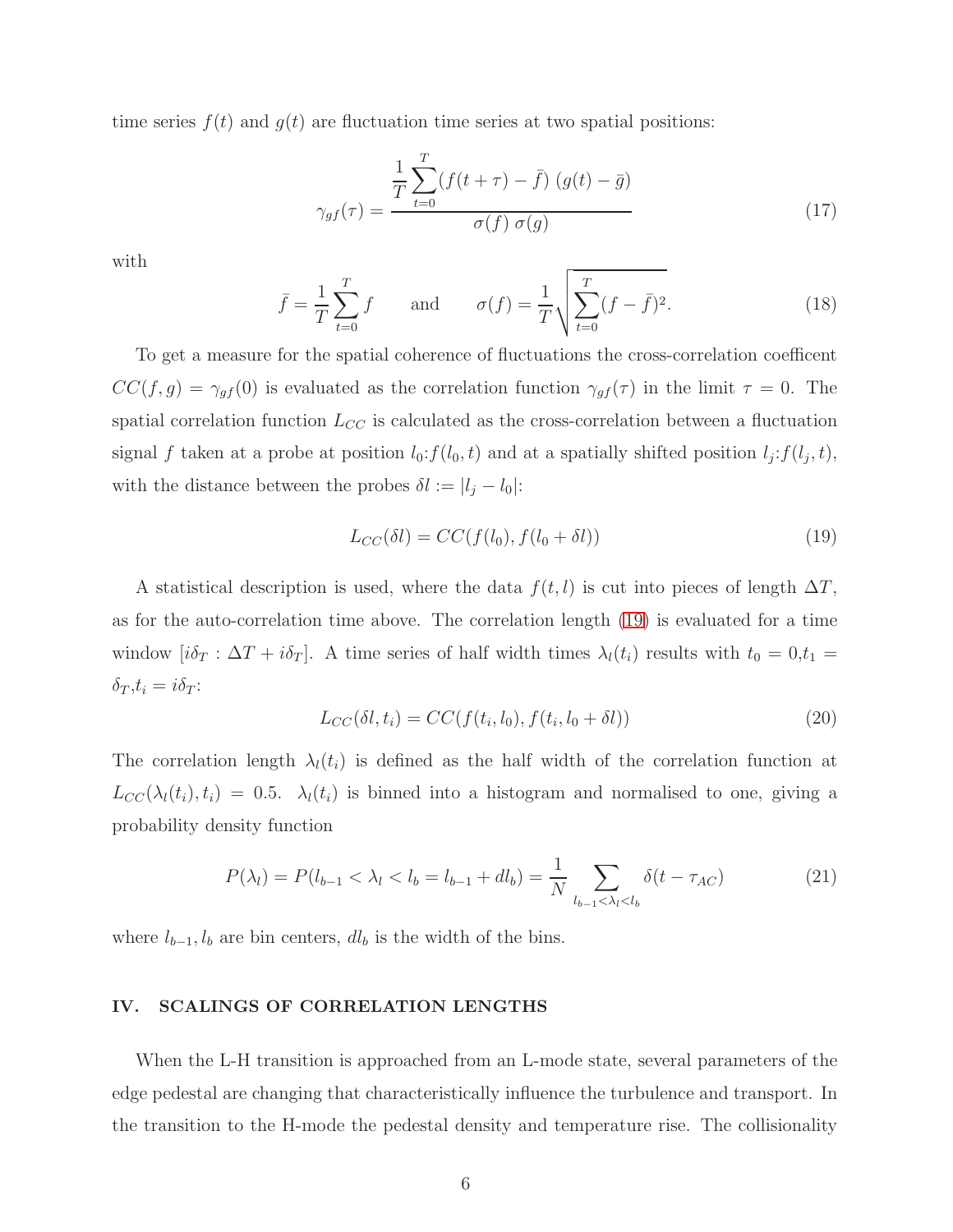$\hat{C} \sim 1/\nu_e$  is reduced as the edge temperature grows, the plasma beta  $\hat{\beta} = \hat{\epsilon} nT/\mu_0 B_0^2$  increases and the density gradient length  $L_n$  becomes smaller.

Around the L-H transition a mean  $E \times B$  flow shear layer would develop within the edge pedestal region. As turbulence codes to date are unable to self-consistently account for realistic H-mode shear flow development, we model this effect by imposing a background vorticity on the turbulence.

The influence of these respective parameter scalings, which model the approach to an Hmode state, on fluctuation correlation statistics is analysed in the following. The reference "probe" position, at which the time series are recorded, is located in the center of the computational domain, corresponding to mid-pedestal radius  $(L/2)$  at the torus outboard midplane position. Further analyses have been performed for a number of radial "probe" position  $(L/4, 3L/8, 5L/8, 3L/4)$ , which showed very similar results concerning scaling relations compared to the radial reference position. Therefore only results for this reference position are presented.

## A. Density gradient length scaling

First, the steepening of the edge density gradient is modelled by varying the density gradient length  $L_n$  while all other parameters remain constant at their nominal L-mode levels. A reference simulation is performed with initial gradient length  $L_{n,0} = 3.54$  cm, and four simulations with steepened gradient lengths  $L_{\perp}/L_n = (1.25, 1.5, 1.75, 2.0)L_{\perp}/L_{n,0}$ , corresponding to physical gradient lengths  $L_n = (2.99, 2.49, 2.14, 1.87)$  cm.

In figure [\(1](#page-7-0) a) global averages (over the whole computational domain except boundary dissipation regions) of energetic quantities are shown. The global mean is in addition averaged over time during the saturated turbulent phase of the simulations, and the temporal standard deviations of the fluctuating global quantities are shown as error bars. The values are normalised with respect to the reference simulation  $L_n = L_{n,0}$ .

The zonal flow strength  $v_{ZF}^2 = \langle (\partial_x \Phi_0)^2 \rangle_x$ , with  $\Phi_0(x) = \langle \phi \rangle_{y,z}$ , is doubled when the gradient is steepend corresponding to half the reference gradient length. The zonal flow shear  $\Omega_0 = \langle \partial_x^2 \Phi_0 \rangle$  increases by an order of magnitude, similar to the average free energy density  $\langle |n|\rangle$ . The radial density transport, defined as  $\Gamma_x = nv_{E\times B,x} \sim n(\partial_y \phi)$ , increases by nearly two orders of magnitude. The enhanced gradient drive is thus found to increase all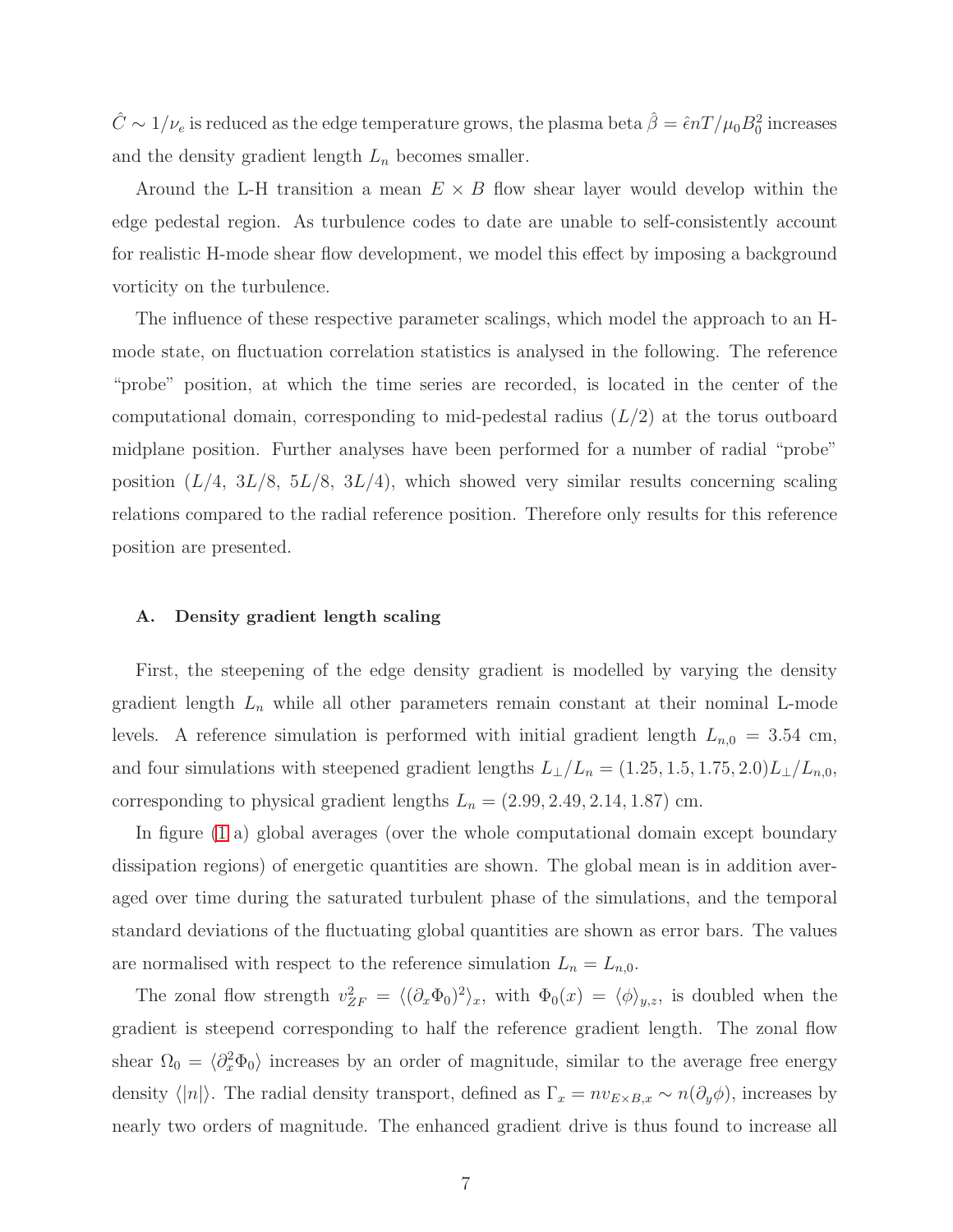

<span id="page-7-0"></span>FIG. 1: Global averages of the fluctuation kinetic energy  $\langle E_{E\times B} \rangle = \langle \mathbf{v}_{E\times B}^2 \rangle$  (thin solid line), zonal flow energy  $\langle (\partial_x \phi)^2 \rangle$  (bold solid line), radial transport  $\langle \Gamma_x \rangle = \langle v_{E \times B,x} n \rangle$  (dash dotted line), density free energy  $\langle |n| \rangle$  (bold dash dotted line), and average zonal flow shear  $\langle \Omega \rangle = \langle \partial_x^2 \phi \rangle$  (bold dashed line). Scalings with varying (a) density gradient length  $L_n$ , (b) collisionality  $\hat{C}$ , (c) normalised plasma beta  $\hat{\beta}$ , (d) imposed flow shear  $\Omega_0 = (\partial v_{ZF}/\partial x)_0$ . Temporal standard deviations of the fluctuating global quantities are shown as error bars.

turbulent activities.

In figure [\(2](#page-9-0) a-1) the PDFs of the fluctuation auto-correlation  $P(\tau_{AC})$  are shown for electrostatic potential perturbations  $\phi$  on the negative axis, and density perturbations n on the positive axis. Maxima of the auto-correlation time are found around 4  $L_{\perp}/c_s$ . For increasing density drive, secondary smaller peaks emerge around 1  $L_{\perp}/c_s$ . The mean value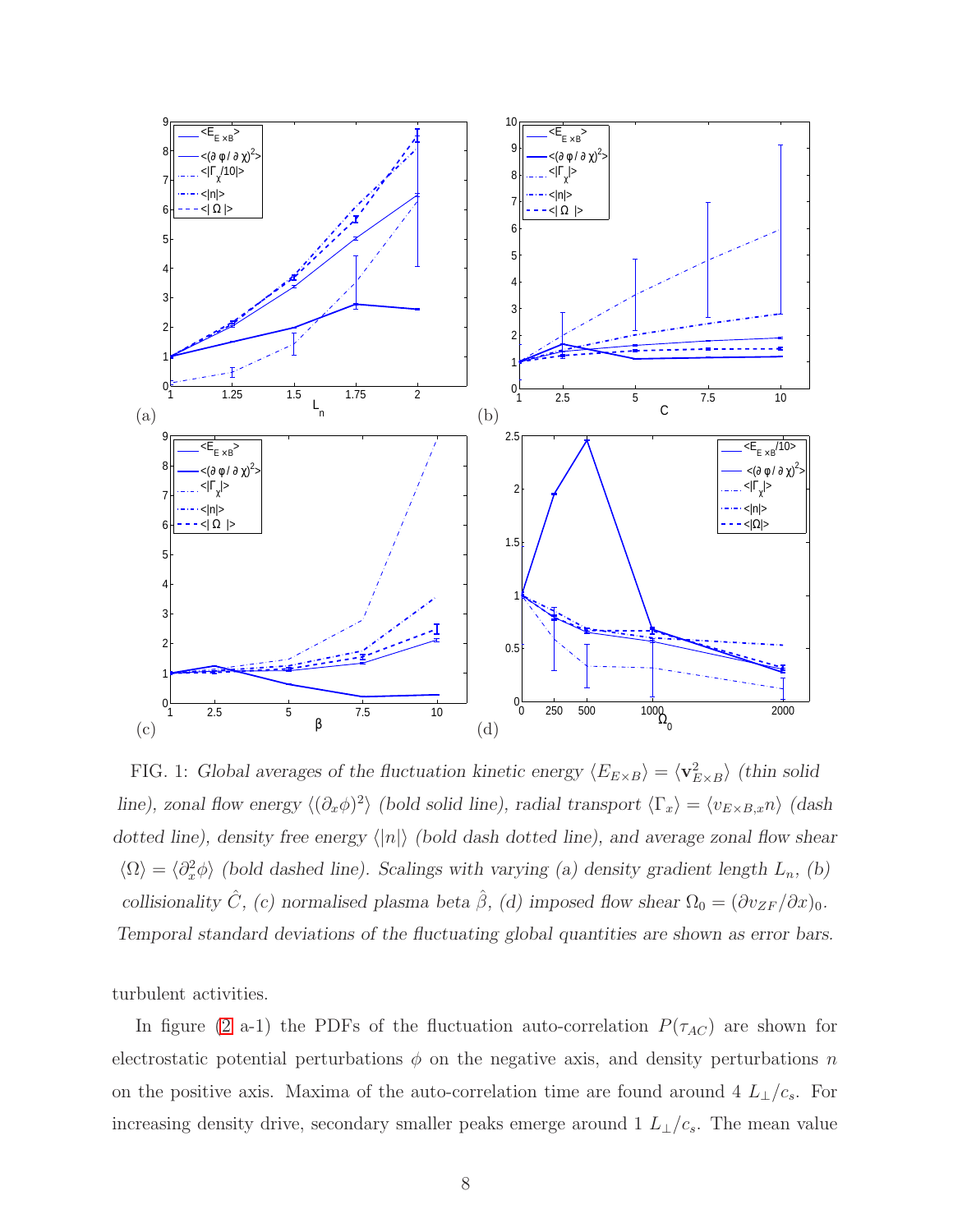of density AC is lower by around 0.5  $L_{\perp}/c_s$  compared to potential AC. Mean values of AC times are drawn as vertical lines.

Figure [\(2](#page-9-0) a-2) shows on the negative and positive axes respectively the PDFs for two "typical" nonlinear time scales.

To estimate time scales for turbulent processes, we first introduce a "convective density time scale"  $\tau_{conv}$  which should serve as a measure for the rate of change of the density, given by the continuity equation (which in the turbulent state is mainly determined by nonlinear convection):  $\partial_t n \sim \mathbf{v}_{E \times B} \cdot \nabla n \equiv n/\tau_{conv}$  such that  $\tau_{conv} \equiv (n/\partial_t n) = (n/|\mathbf{v}_{E \times B} \cdot \nabla n|)$ .

As a second time scale, a measure of the local radial ExB velocity is introduced through  $\mathbf{v}_{E\times B} \sim \partial_y \phi \equiv \rho_s / \tau_{E\times B}$ , giving  $\tau_{E\times B} \equiv \rho_s / \partial_y \phi$  in normalised units.

The PDF with respect to  $\tau_{conv}$  is shown on the right half-space of fig. [\(2](#page-9-0) a-2): no scaling of this time scale with gradient length is observable. The PDF with respect to  $\tau_{E\times B}$  is shown on the left half-space of fig. [\(2](#page-9-0) a-2): increasing the gradient drive (corresponding to smaller  $L_n$ ) leads to a maximum of the PDF at smaller  $\tau_{E\times B}$ , which therefore can be interpreted as enhancing the radial  $E \times B$  velocity. The correlation time of this maximum corresponds to the emerging second maximum in the auto correlation statistics of figure [\(2](#page-9-0) a-1).

For the correlation length analysis fluctuations of density n and electrostatic potential  $\phi$ have been recorded at three further positions, once radially separated by  $\Delta x$ , once poloidally (or rather, perpendicular to radius and magnetic field in the drift plane) by  $\Delta y$ , and also along the magnetic field line by  $\Delta z$ . Correlation length PDFs  $P(\lambda_x)$ ,  $P(\lambda_y)$ ,  $P(\lambda_z)$ , as defined in eq. [\(21\)](#page-5-1), are shown in fig. [\(3](#page-10-0) a) for increasing density gradient  $L_n$ .

The potential correlation lengths, drawn as PDFs on the negative axis of plots [\(3](#page-10-0) a), show a slight rise in correlation lengths radially and poloidally, whereas the correlation length along the magnetic field line is slightly reduced when  $L_n$  is increased. The density PDFs (on the positive axis) show an increase in events with short spatial correlations, both radially and in parallel, whereas for larger scales the probability is reduced. The density PDFs in poloidal direction remain nearly unchanged.

All spatial correlation length PDF appear to be far from Gaussian, with a steep peak at small scales and long tails for larger correlation lengths. The perpendicular scales are consistent with dominant turbulent vortex structures of the order of a few  $\rho_s k_{\perp}$ . The net effect from an increased density gradient in the constant in general are slightly smaller spatial correlation lengths for density fluctuations.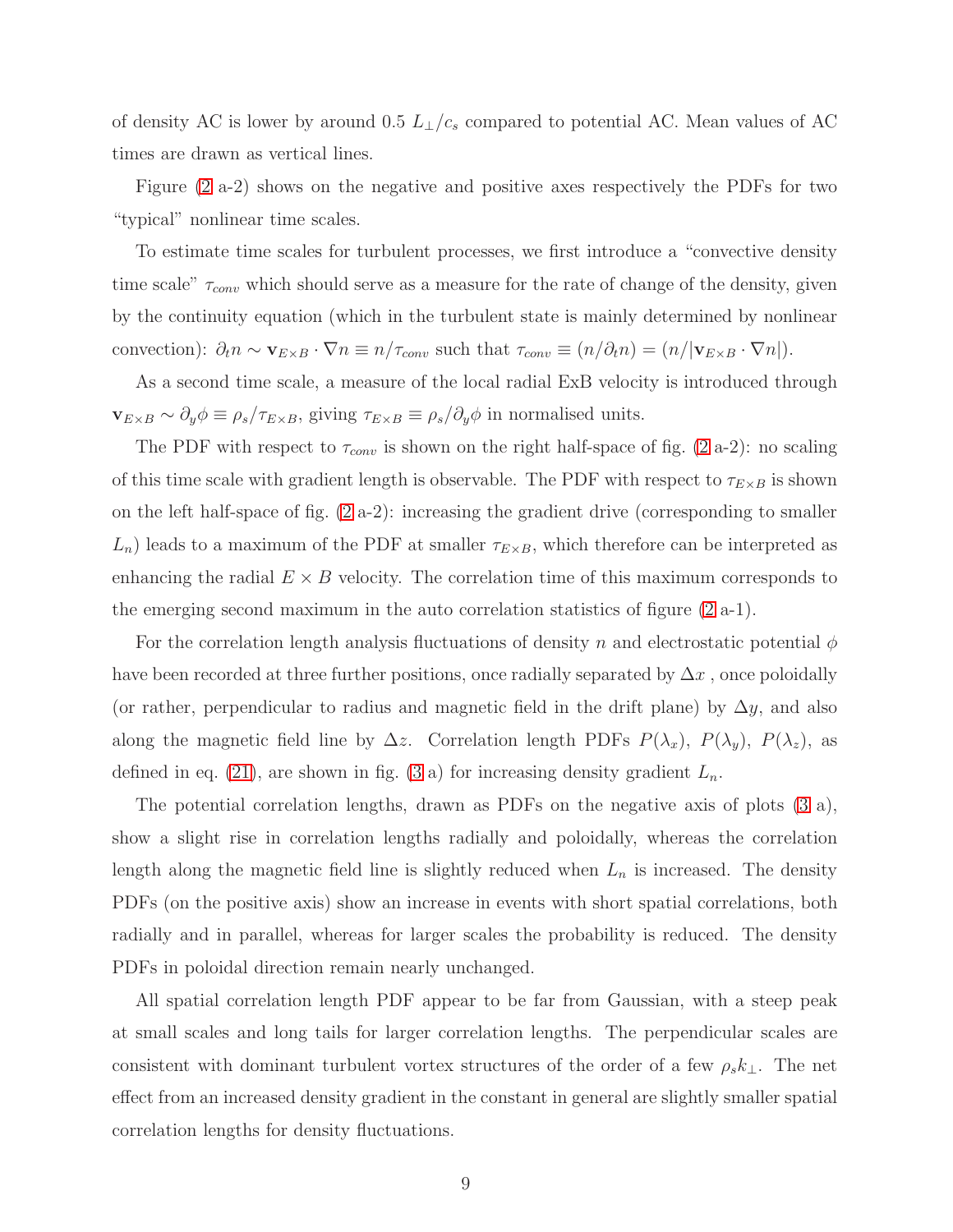

<span id="page-9-0"></span>FIG. 2: Temporal correlation scalings for (a)  $L_n$ , (b)  $\hat{C}$ , (c)  $\hat{\beta}$ , (d)  $\Omega_0$ : (1) auto-correlation PDFs for density (positive axis) and potential (negative axis); (2) PDFs of density convection time scale  $\tau_{conv}$  (positive axis) and  $E \times B$  time scale  $\tau_{E \times B}$  (negative axis). Mean values of AC times are drawn as vertical lines.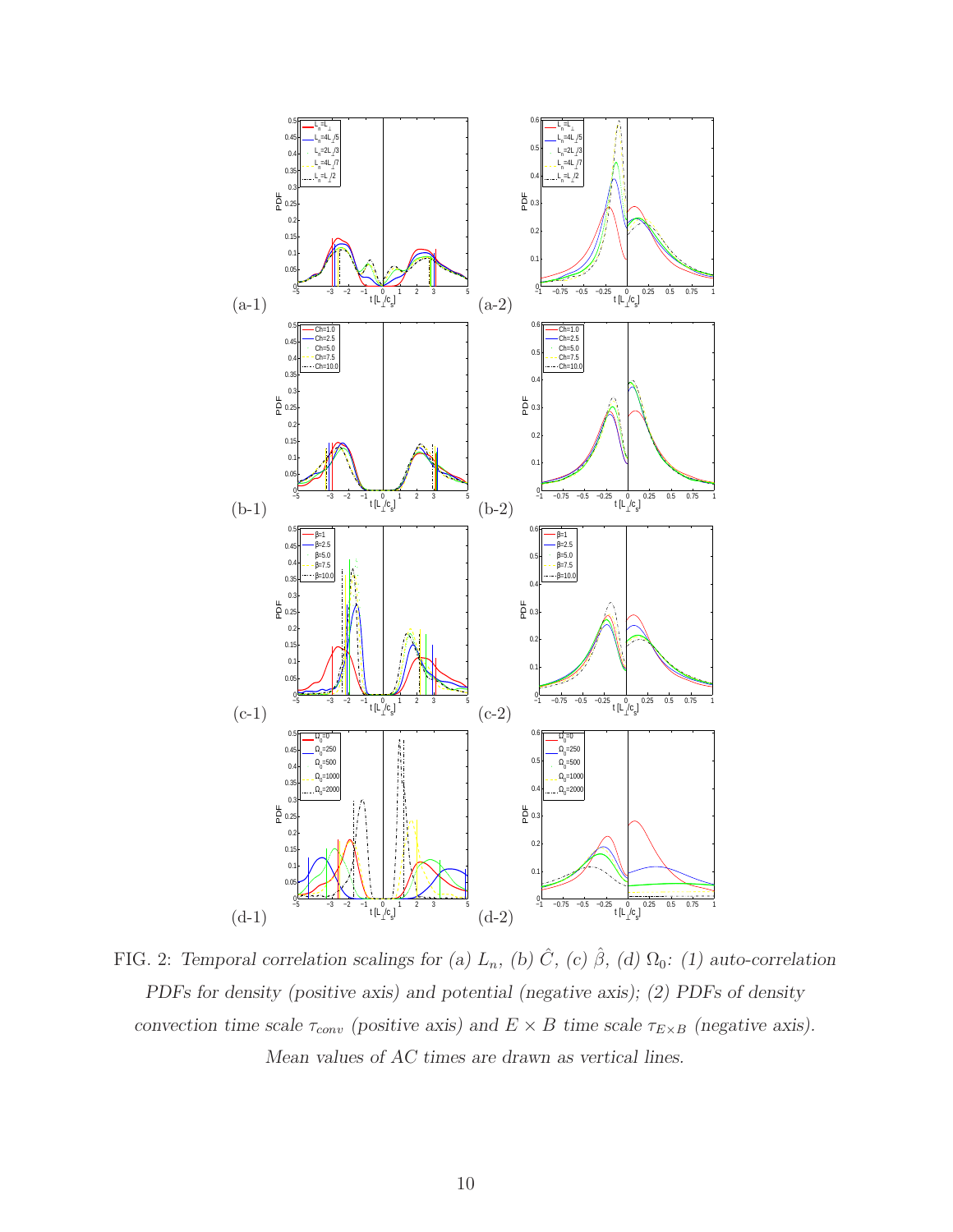

<span id="page-10-0"></span>FIG. 3: Correlation length PDFs scalings with (a)  $L_n$ , (b)  $\hat{C}$ , (c)  $\hat{\beta}$ , (d)  $\Omega_0$ : (1) radial, (2) poloidal (perpendicular), (3) parallel direction.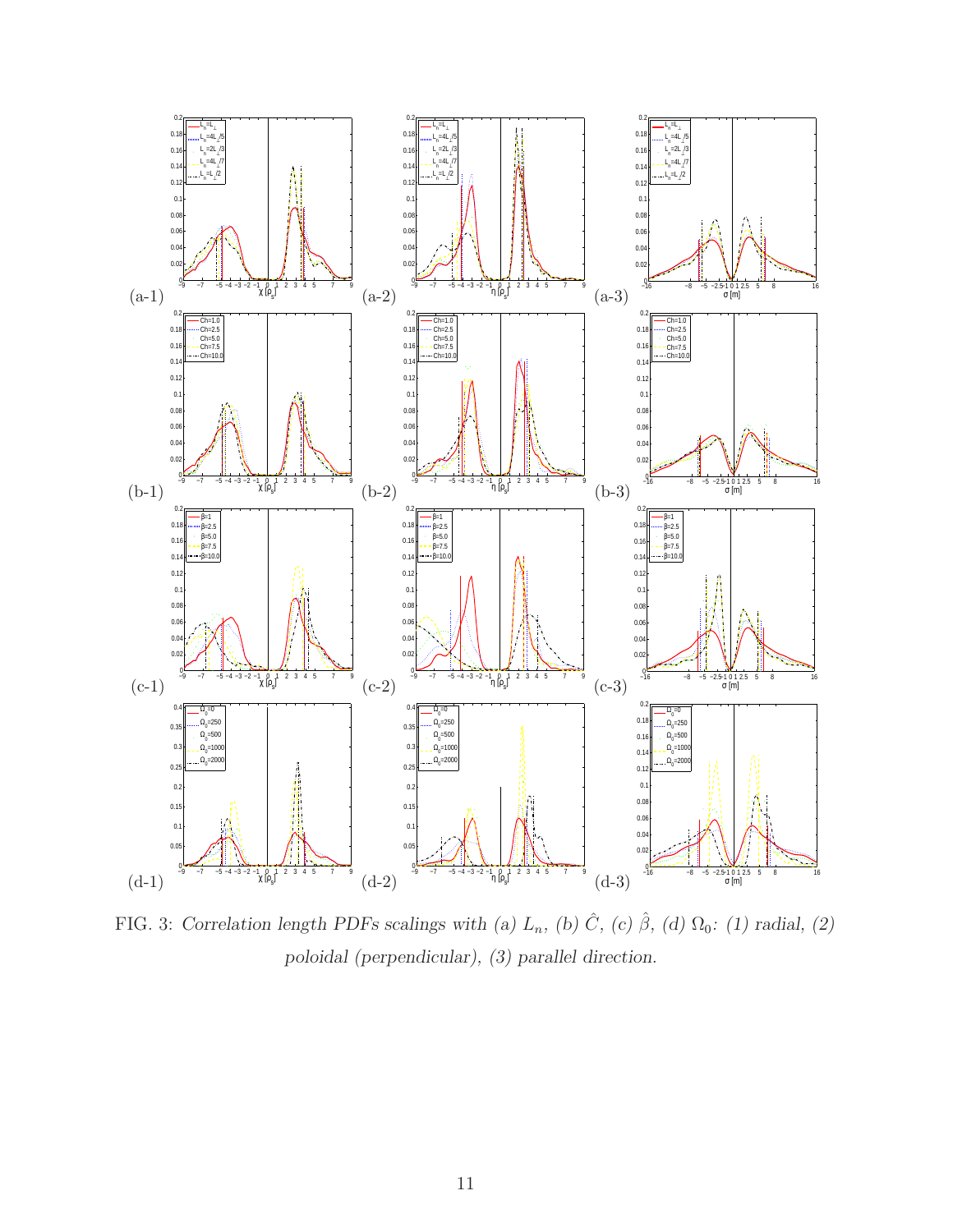|                        | Sim. $\hat{C}$ $T_e$ $n_0$  |                                                                               | $L_{\perp}/c_s$ $\rho_s$ |      |
|------------------------|-----------------------------|-------------------------------------------------------------------------------|--------------------------|------|
| no.                    |                             | $[eV]$ [10 <sup>18</sup> $m^{-3}$ ] [10 <sup>-6</sup> s] [10 <sup>-3</sup> m] |                          |      |
| $1 \quad \blacksquare$ | $1.0 \quad 51.8 \quad 5.56$ |                                                                               | 0.80                     | 1.00 |
| 2                      | 2.5 38.2 7.60               |                                                                               | 0.93                     | 8.93 |
| 3                      | 5.0 30.3 9.51               |                                                                               | 1.00                     | 7.95 |
| 4                      | 7.5 26.5 10.9               |                                                                               | 1.12                     | 7.43 |
| 5                      | 10.0 24.0 12.0              |                                                                               | 1.18                     | 7.10 |

<span id="page-11-0"></span>TABLE I: Parameters for simulations with increasing collisionality  $\hat{C}$ 

#### B. Collisionality scaling

Next, the effect of reduced collisionality on edge turbulence correlations is analyzed. The collisionality  $\hat{C} \propto 1/T_e$  scales inversely with the electron temperature  $T_e$ . In table [\(I\)](#page-11-0) the parameters used for this simulation series are summarised. A collisionality parameter  $\hat{C} = 1$ corresponds to a roughly doubled temperature compared to  $\hat{C} = 10$ .

In fig. [\(1](#page-7-0) b) the energetics scaling with collisionality is shown. Except for the zonal flow energy  $\langle v_{ZF}^2 \rangle$  all global energy averages increase linearly with collisionality. For the radial density transport  $\Gamma_x$  not only the mean value, but the fluctuation width (drawn as vertical deviation bars around the mean) increases.

In fig. [\(2](#page-9-0) b) AC times of density and potential fluctuations are shown. Mean values of AC times, drawn as vertical lines in fig. [\(2](#page-9-0) b-1), show no clear scaling with collisionality. Only the  $E \times B$  AC time, on the negative half in fig. [\(2](#page-9-0) b-2), shows a clear decrease for increasing  $C$ .

All time scales are as usual normalized to the drift drift time scale  $L_{\perp}/c_s$ . In this series of simulations, however,  $L_{\perp}/c_s$  is varied (according to table [I\)](#page-11-0) in addition to  $\hat{C}$ . The reverse scaling of  $\tau_{E\times B}$  with  $T_e$ , which is evident in fig. [\(2](#page-9-0) b-2) in this  $T_e$ -dependent normalization, would also be qualitatively preserved if  $\tau_{E\times B}$  were plotted in physical units (with the  $T_e$ dependent normalization eliminated).

Spatial correlation lengths, shown in fig. [\(3](#page-10-0) b), do not reveal any clear change in the correlation of fluctuation signals with collisionality.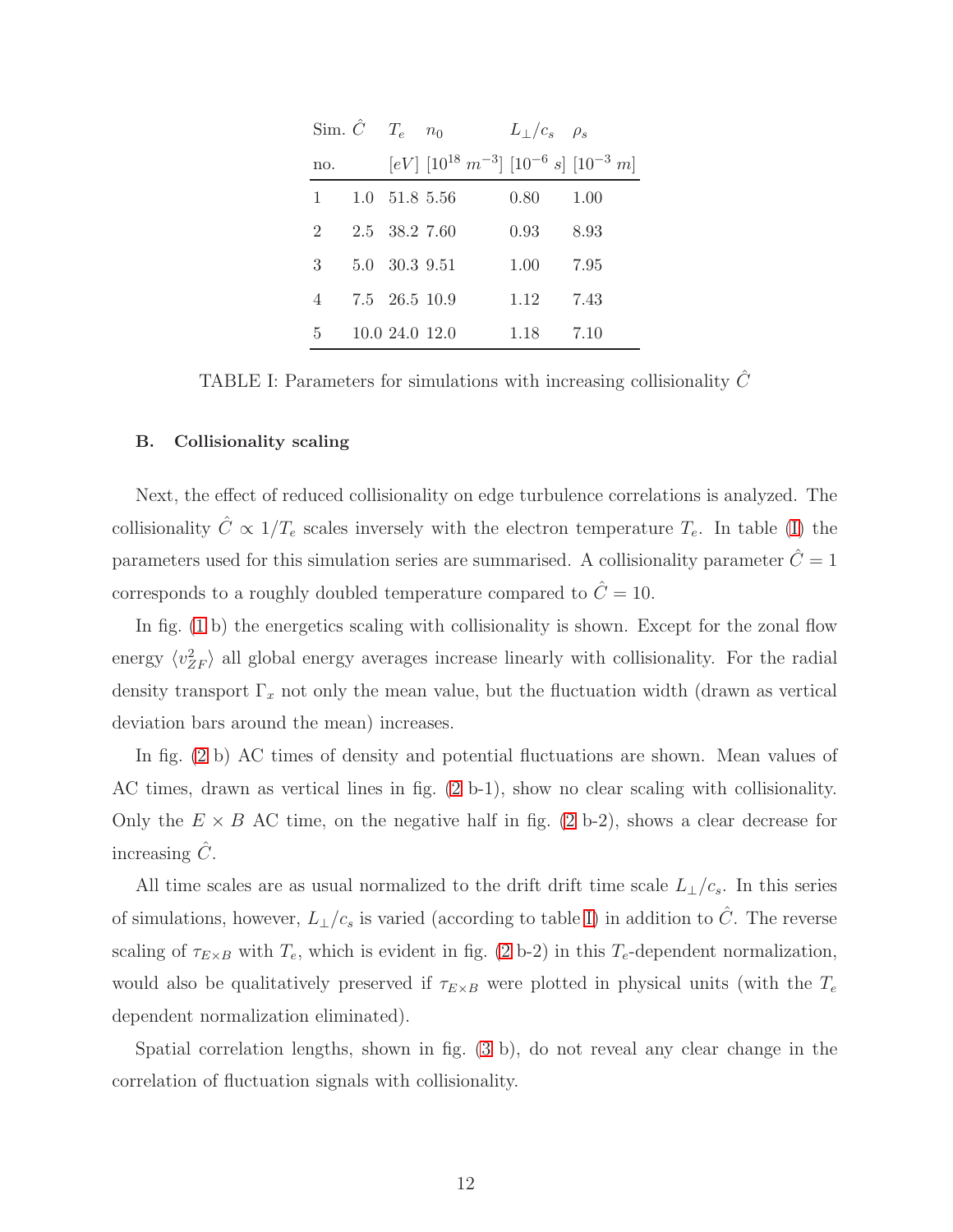#### C. Plasma beta scaling

In the H-mode the plasma pressure in the pedestal is elevated. For constant magnetic field strength, the plasma beta  $\beta = n^2T^2/\mu_0^2/B^2$  rises. This motivates the following simulation series, where the magnetic beta is increased, while keeping the collisionality constant. The variation of the electron temperature  $T_e$ , the particle density n, the time and space scales for the various simulation runs are listed in table [\(II\)](#page-13-0).

The global energetics are shown in fig. [\(1](#page-7-0) c). A reduction of zonal flows (drawn as solid line) to about a third for the  $\hat{\beta} = 10$  compared to the reference parameter case  $(\hat{\beta} = 1)$ , is caused by the enhanced Maxwell stress [\[12](#page-16-7)].

The zonal flow shear, the density free energy, the  $E \times B$  flow energy as well as the radial  $E \times B$  density transport increase with beta.

In fig. [\(2](#page-9-0) c-1) the AC PDFs  $P(\tau_{AC}(n))$ , drawn in the positive half space, show a slight decrease of  $\tau_{AC} = 3 L_{\perp}/c_s$  down to  $\tau_{AC} = 2 L_{\perp}/c_s$  for beta rising from 1 to 10.

Comparison with the  $E \times B$  and convective timescales on the negative and positive sides of fig. [\(2](#page-9-0) c-2) shows that the lowered AC time for density fluctuations is accompanied by an an increasing turbulent  $E \times B$  drift velocity. The convective time scale shifts to larger values for rising magnetic beta.

The perpendicular spatial correlation length PDFs for the potential,  $P(\lambda_x)$  and  $P(\lambda_y)$ in fig. [\(3](#page-10-0) c-1,2), show growing tails (negative axis). The perpendicular size of potential structures grows with beta. Together with an increasing fluctuation energy this results in nearly unchanged mean decorrelation times  $\tau_{AC}$ , refered from the mean of  $P(\tau_{AC})$ , drawn on the negative half-space of figure [\(2](#page-9-0) c-1).

The size of density perturbations increasingly differs from the potential perturbations due to the higher non-adiabaticity (via magnetic flutter) of the electrons. The result is an average density correlation length of  $\lambda_x \sim \lambda_y \sim 4\rho_s$  for the density, and  $\lambda_x \sim 7\rho_s$  and  $\lambda_y \sim 6\rho_s$  for the potential at  $\hat{\beta} = 10.0$ .

Along magnetic field lines  $P(\lambda_z)$  drawn in fig. [\(3](#page-10-0) c-3) shows a clear decrease in correlation lengths of both density and potential, caused by the enhanced magnetic flutter.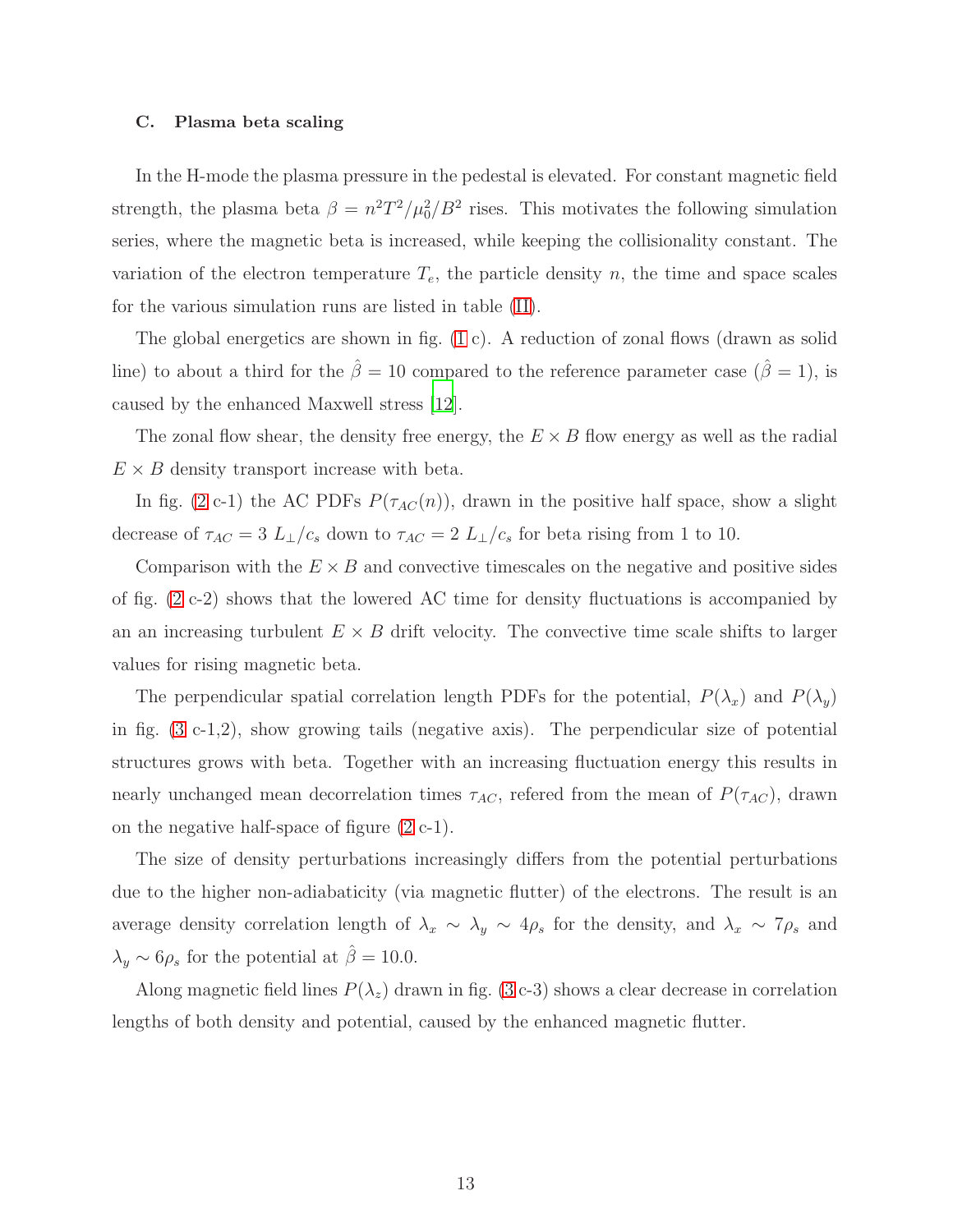|                 | Sim. $\hat{\beta}$ $T_e$ $n_0$    |             |                                                                               | $L_{\perp}/c_s$ $\rho_s$ |      |
|-----------------|-----------------------------------|-------------|-------------------------------------------------------------------------------|--------------------------|------|
| no.             |                                   |             | $[eV]$ [10 <sup>18</sup> $m^{-3}$ ] [10 <sup>-6</sup> s] [10 <sup>-3</sup> m] |                          |      |
|                 | $1 \quad 1.0 \quad 52 \quad 5.56$ |             |                                                                               | 0.80                     | 1.00 |
| $\overline{2}$  |                                   | 2.5 70 10.2 |                                                                               | 0.69                     | 1.21 |
| 3               |                                   | 5.0 88 16.2 |                                                                               | 0.61                     | 1.36 |
| 4               | 7.5 101 21.3                      |             |                                                                               | 0.57                     | 1.45 |
| $5\phantom{.0}$ | 10.0 111 25.8                     |             |                                                                               | 0.55                     | 1.52 |

<span id="page-13-0"></span>TABLE II: Parameters for simulations with increasing magnetic  $\beta$ 

#### D. Imposed shear flow scaling

Further, a simulation series has been performed with the aim of analysing the impact of an imposed sheared  $E \times B$  mean flow on correlations.

An external electrostatic zonal potential field  $\phi_0(x)$  is applied through the nonlinear advection operators as  $[\phi, f] \rightarrow [\phi + \phi_0, f]$ :

$$
\phi_0(x) = (1/2)\Omega_0 (x + L_x/2)^2 \tag{22}
$$

$$
v_0(x) = \Omega_0 \left( x + L_x/2 \right) \tag{23}
$$

$$
\partial_x v_0(x) = \Omega_0 \tag{24}
$$

The application of  $\phi_0$  results in a radially increasing  $E \times B$  mean drift flow with velocity  $v_0$  and constant flow shear  $\Omega_0 = (0, 250, 500, 1000, 2000)$ .

In fig. [\(1](#page-7-0) d) the turbulent transport and fluctuation amplitudes show a reduction for all levels of an imposed flow shear. The zonal flow amplitude increases strongly for moderate  $\Omega_0 = 250 - 500$  due to enhanced zonal vorticity coupling  $v_0^2 \sim \langle \Omega \rangle \langle R_e \rangle$  of the Reynolds stress drive. For larger  $\Omega_0$  the zonal flows appear strongly reduced, when the Reynolds stress  $R_e = \partial_x \phi \partial_y \phi$  is lowered by the quenched fluctuation amplitudes.

The fluctuation AC time PDF for the shear flow experiment in fig. [\(2](#page-9-0) d-1) shows for  $\Omega_0 = 250 - 500$  a shift of the maximum to higher AC times (around  $3 - 4$  L<sub>⊥</sub>/c<sub>s</sub>) for both density and potential fluctuations. For higher values of  $\Omega_0$  the maximum of the PDF shifts to smaller  $\tau_{AC}$ , and peaks sharply for the density along the positive axis of plot [\(2](#page-9-0)) d-1). Vertical lines indicate mean values  $\langle \tau_{AC} \rangle_t$ , which reflect first the trend to longer self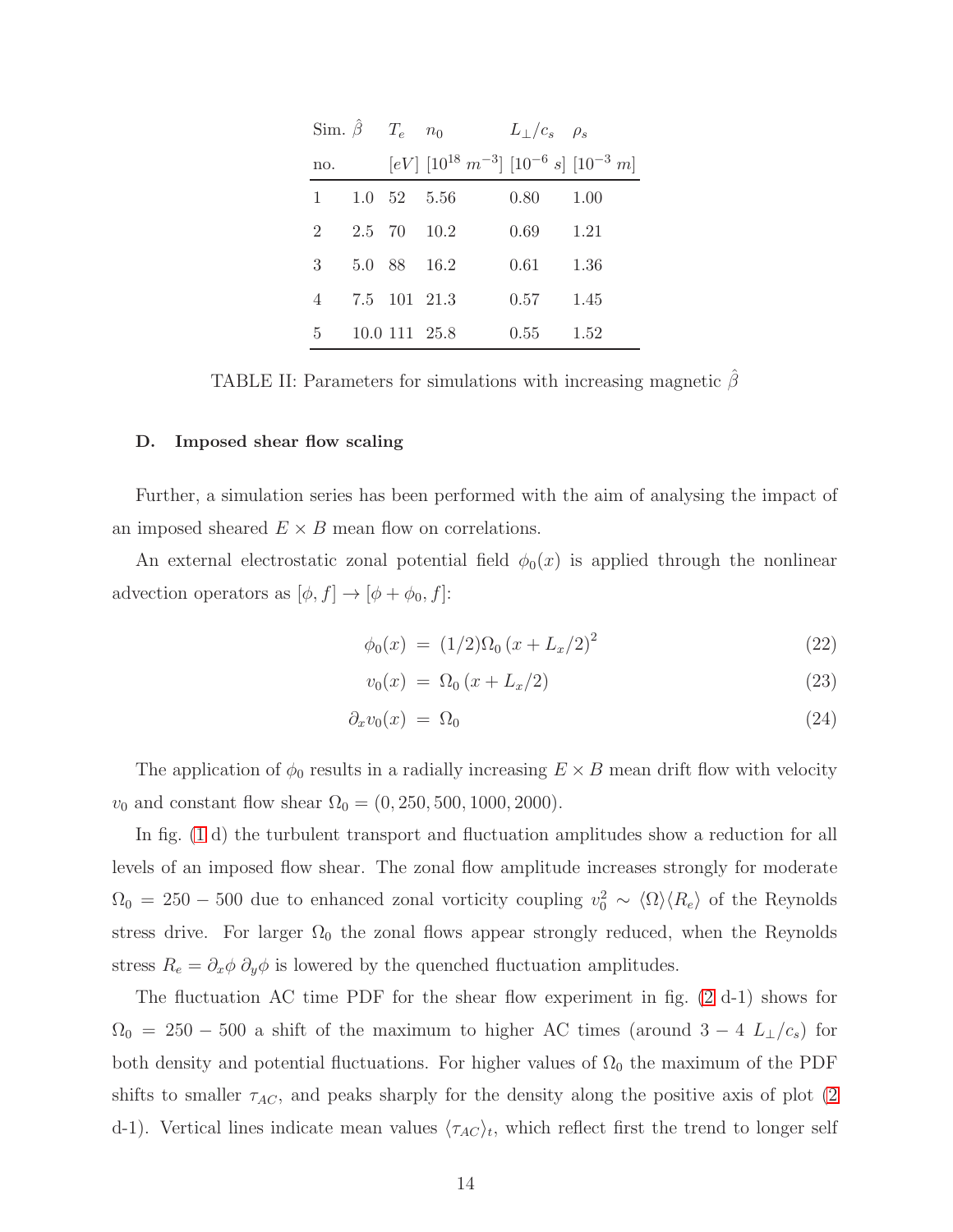correlation times and then a drop to shorter living structures.

To properly reflect the lifetime of a turbulent structure, the AC statistics should be computed from a fluctuation time series taken in a co-moving frame, or with the mean flow velocity subtracted from the field. At a fixed probe position (which has been applied here for consistency with experimental measurements) the AC statistics not only maps the eddie turnover, but also the background advection of the structure. The drop in the AC PDF in fig. [\(2](#page-9-0) d-2) is therefore partly debted to the faster decay of perturbations, but also to the higher convective  $E \times B$  velocity of convection.

Characteristic  $E \times B$  convection times  $\tau_{E \times B}$  drawn as PDFs in the left half space of fig. [\(2](#page-9-0)) d-2) increase for growing  $\Omega_0$ . This suggests that convection is mainly caused by the fixed background  $E \times B$  mean flow, whereas the convection caused by  $E \times B$  drift fluctuations are suppressed by the mean flow. Along the positive axis the PDFs flatten for increasing  $\Omega_0$ .

Spatial correlation PDFs are shown in fig. [\(3](#page-10-0) d). For  $\Omega_0 = 250 - 500$ , the perpendicular functions  $P(\lambda_x)$ , and  $P(\lambda_y)$  do not change significantly. Further increasing  $\Omega_0$  gives a shift of radial correlation lengths to smaller values, for density from around 4  $\rho_s$  to 3  $\rho_s$ .

The poloidal correlation function  $P(\lambda_y)(n)$  on the right half space of fig. [\(3](#page-10-0) d-2) increases to around 3.5  $\rho_s$  for maximal imposed flow strength, and the potential correlation PDF along the negative axis show an increase to 6  $\rho_s$ . PDFs in fig. [\(3](#page-10-0) d-1,2) of perpendicular correlation lengths show that the average length for  $\Omega_0 = 0$  is larger radially than poloidally for the density. For the imposed shear flow of amplitude  $\Omega_0 = 2000$  perturbations of density as well as of  $\phi$  are strained out poloidally and radially quenched.

Fig. [\(3](#page-10-0) d-3) shows a slight reduction of parallel correlation length PDFs  $P(\lambda_z)$  with initially rising flow shear amplitude for both potential and density . For the largest values of the imposed flow shear (drawn as black dash dotted line) the parallel correlation length of  $\phi$  increases from 6 m to about 8 m. The density PDFs  $P(\lambda_z)(n)$  shows only a damping of events with a very low parallel correlation length  $\lambda_z < 2.5$  m.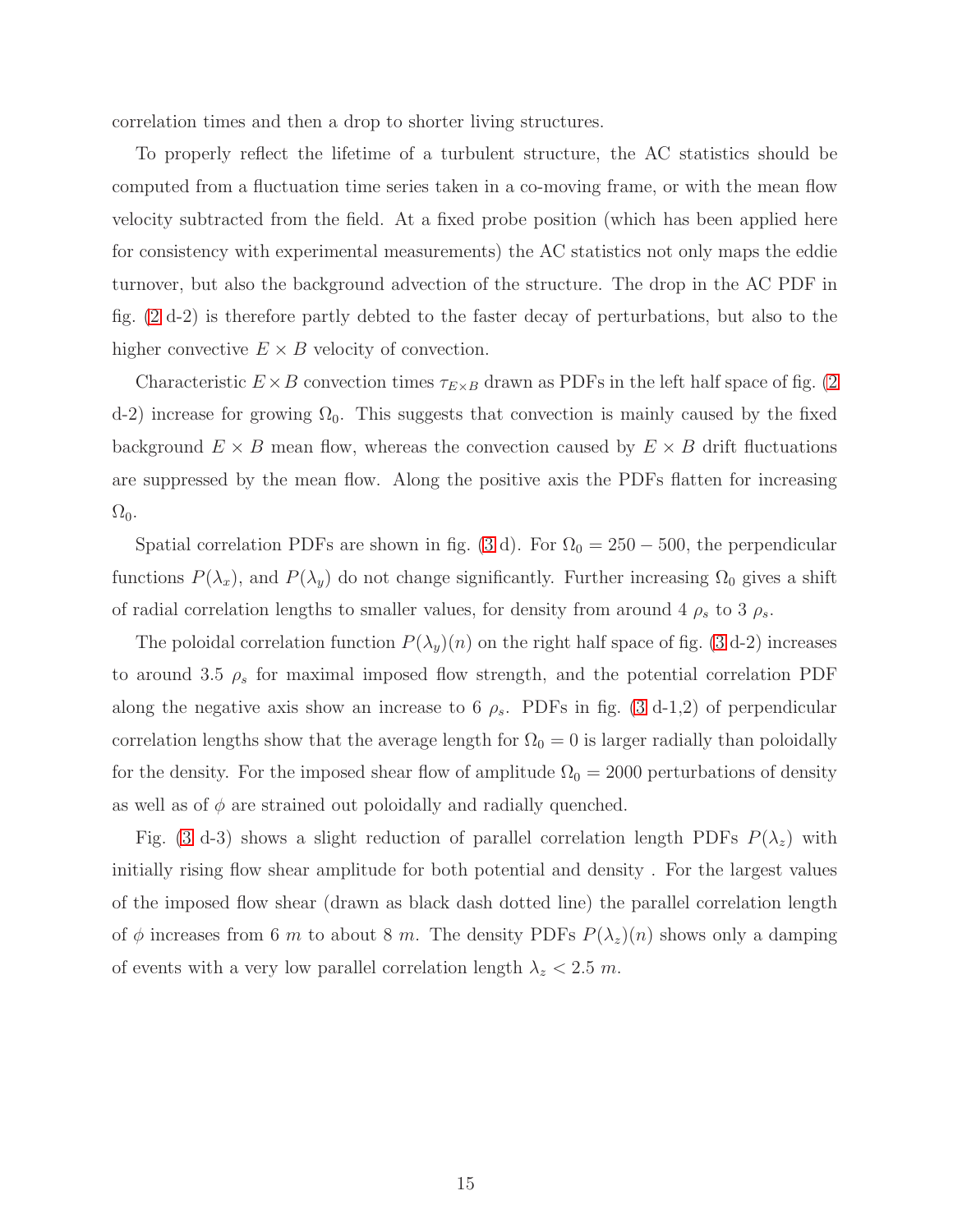## V. CONCLUSIONS

Correlation lengths of density and electrostatic potential fluctuations for conditions relevant to an L-mode tokamak edge plasma near the L-H transition have been analysed by numerical simulation of drift-Alfv $\acute{e}$ n turbulence. Five parameter scalings have been independently performed: density gradient length  $L_n$ , the collisionality  $\hat{C}$ , the plasma beta  $\hat{\beta}$ , and by imposing a flow shear  $\Omega_0$ .

A reduction of  $L_n$  (corresponding to a pedestal profile steepening) results in slightly enhanced perpendicular correlations lengths for  $\phi$ , and reduced correlation lengths along the magnetic field lines.

Reducing collisionality  $\hat{C}$  (corresponding to a rise in pedestal temperature) did not show any clear and significant scaling of all correlation lengths.

Increasing the plasma beta  $\hat{\beta}$  has different effects on density and potential correlations. Perpendicular correlation lengths for  $\phi$  increase, whereas the density correlation length PDF is shifted to smaller spatial scales. Parallel correlation lengths are reduced for both  $n$  and φ.

Externally imposing a flow shear  $\Omega_0$  was found to significantly enhance poloidal and parallel correlations lengths of  $\phi$  only for very strong shearing rates. Density correlation lengths are increased poloidally but are reduced along magnetic field lines. Radially a reduction of correlation amplitudes of n and  $\phi$  has been found.

It can be concluded from these parameter scaling simulations, that experimentally observed long-range correlations near or at the transition to H-mode states are likely caused by the straining effect of a strongly sheared flow on the turbulence. The zonal flows are amplified strongly only for moderate imposed mean flow shear, whereas long-range correlations appear only for strong external shearing. All other plasma parameters scalings, which appear towards a transition, have either a weak or reducing influence on correlation lengths.